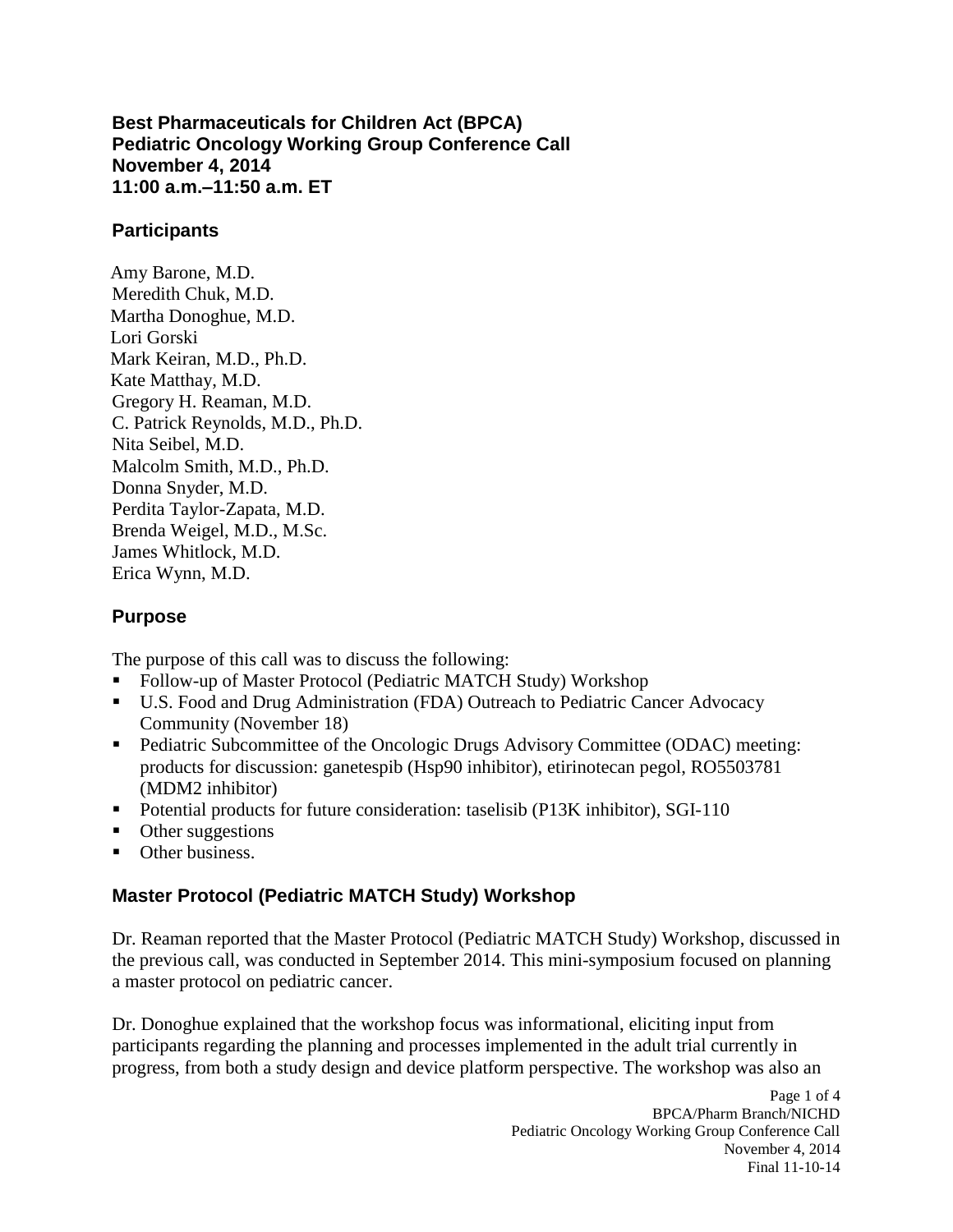Dr. Alice Chen of the National Cancer Institute (NCI) about how the adult MATCH study was positive first step in opening lines of communication among adult and pediatric stakeholders that opportunity to discuss regulatory requirements that could be expected, as well as a means to elicit feedback from participants, including Dr. Peter Adamson and statisticians, and to discuss ways that the FDA could assist during earlier formative stages. Dr. Donoghue also noted that she found the meeting productive, with valuable and interesting information, including hearing from designed and what they are working towards. Dr. Donoghue concluded that the meeting was a will be important as the pediatric master protocol is designed.

 including what plans might be under way, as well as to offer any regulatory advice to help facilitate moving forward. He also noted that plans are progressing, and that the NCI has made available to the Children's Oncology Group (COG) a set-aside of funds to support the Pediatric MATCH Study. Dr. Reaman explained that this issue was discussed at the January 2014 Rare Disease Workshop in the Pediatric Cancer breakout––specifically that a master protocol likely the devices center at the FDA. Dr. Reaman said there has been interest from the FDA Center for Devices and Radiological Health to assist. He hoped that more updates will follow. Dr. Reaman reiterated that this symposium was an opportunity to exchange information, would expedite and facilitate pediatric drug development. He said that COG is developing several committees/subcommittees, and that their management has committed to assist this process. Dr. Reaman further noted that the study design, endpoints that will be used, and drugs that may be prioritized for inclusion as part of MATCH have been discussed, as well as the technology platform that will be used for sequencing and the need for input and oversight from

 scheduled to be activated. Dr. Reaman explained that this is a COG study, funded by the NCI. The protocol is still in the planning stage, regarding issues such as writing the protocol, defining sequencing strategies and platforms and where it will be performed. He suggested that Dr. Smith Dr. Matthay asked Dr. Reaman to identify the entity running the protocol and when it is or Dr. Seibel could provide more information. Dr. Seibel said that tentative timelines had been established and that a draft protocol is slated for January, although she was unaware of any committee meetings that had taken place.

## **FDA Outreach to Pediatric Cancer Advocacy Community**

 The Office of Hematology and Oncology Products (OHOP) and the Office of Health and conferences, providing an opportunity for cancer advocates to meet with the FDA, ask questions, year's ASCO meeting, the forum was attended by international and U.S. advocates. Dr. Reaman exclusive to pediatric oncology. Constituent Affairs will host an open public forum for the pediatric cancer advocacy community. Scheduled within the next few weeks, this forum follows what FDA does each year at the American Society of Hematology and American Society of Clinical Oncology (ASCO) and attend brief FDA presentations on the most current information on new developments, breakthrough designations, expedited approval, pathways, and expanded access. At this past said that while informative, these discussions and presentations were not particularly relevant or exclusive to pediatric oncology.<br>Page 2 of 4

Page 2 of 4 Pediatric Oncology Working Group Conference Call November 4, 2014 Final 11-10-14 BPCA/Pharm Branch/NICHD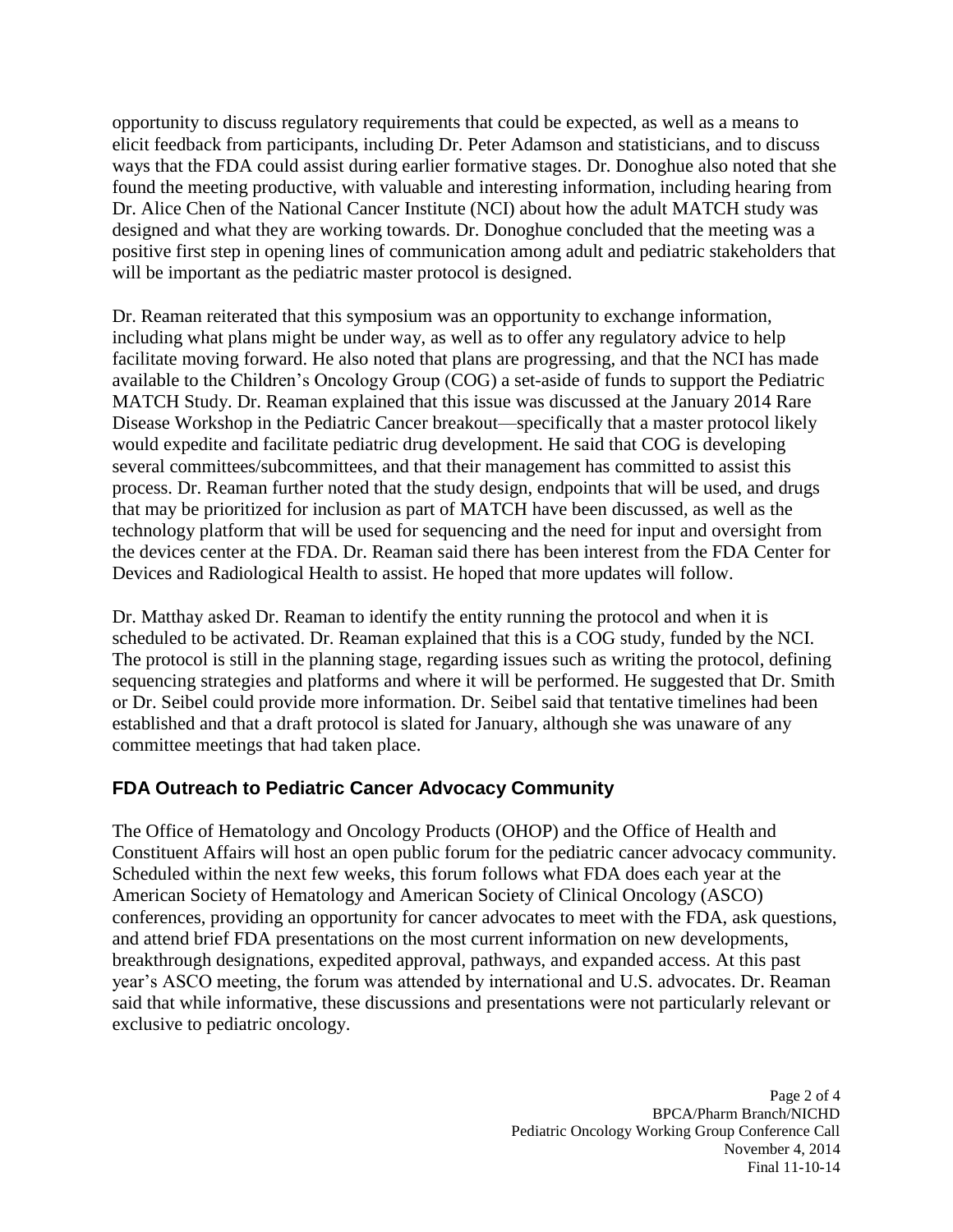development, including brief presentations on topics such as an Investigational New Drug (IND) information, are available on the FDA Web site. Invitations have been sent to 40–50 groups, and 50–60 registrations already have been received, including several from pharmaceutical up common misconceptions about the FDA––what it does/does not do, what it can/cannot do. Building on that framework, the FDA has scheduled a 3-hour workshop, with approximately 45 minutes allocated to "FDA 101," focusing on pediatric legislative initiatives related to drug submissions and New Drug and New Biologic Applications. Other presentations and questionand-answer periods are also scheduled. More details on the workshop, including registration companies. Dr. Reaman extended invitations to all members of the Pediatric Oncology Working Group and noted that the workshop will be posted on the FDA Web site and that participants will be able to telephone in their questions, as well. He suggested that this workshop may help clear

 Dr. Reaman explained that the FDA sent invitations to advocacy groups it identified and also requested that these groups forward invitations and workshop information to other relevant groups and individuals that may not have been on the FDA distribution list. In addition, the workshop announcement is posted on the FDA public Web site.

# **Pediatric Subcommittee of the ODAC Meeting: Products for Discussion**

The next meeting of the Pediatric Subcommittee of the ODAC is scheduled for December 11, 2014. Three products will be discussed:

- Ganetespib (Hsp90 inhibitor)
- Etirinotecan pegol
- RO5503781 (MDM2 inhibitor).

 Sponsors have accepted invitations to attend. In addition to their presentations during the participate. The meeting also will be webcast, and Dr. Reaman invited group members to participate online, in addition to those group members who are also members of the advisory meeting, the sponsors will submit briefing books that will be posted in the *Federal Register* and on the Web site. Subcommittee members also will receive summaries of background information on each of the three products, as well as copies of questions from a panel of advisors who will subcommittee.

## **Potential Products for Future Discussion**

 Dr. Reaman listed a number of agents that have been identified through the office as INDs, most before the end of phase 2. He asked that working group members indicate their interest in inviting the sponsors of these agents to discuss these products further at the next Pediatric Subcommittee meeting (May 2015):

 Taselisib (P13K inhibitor): potential relevance in several pediatric tumors, developed by **Genitech**